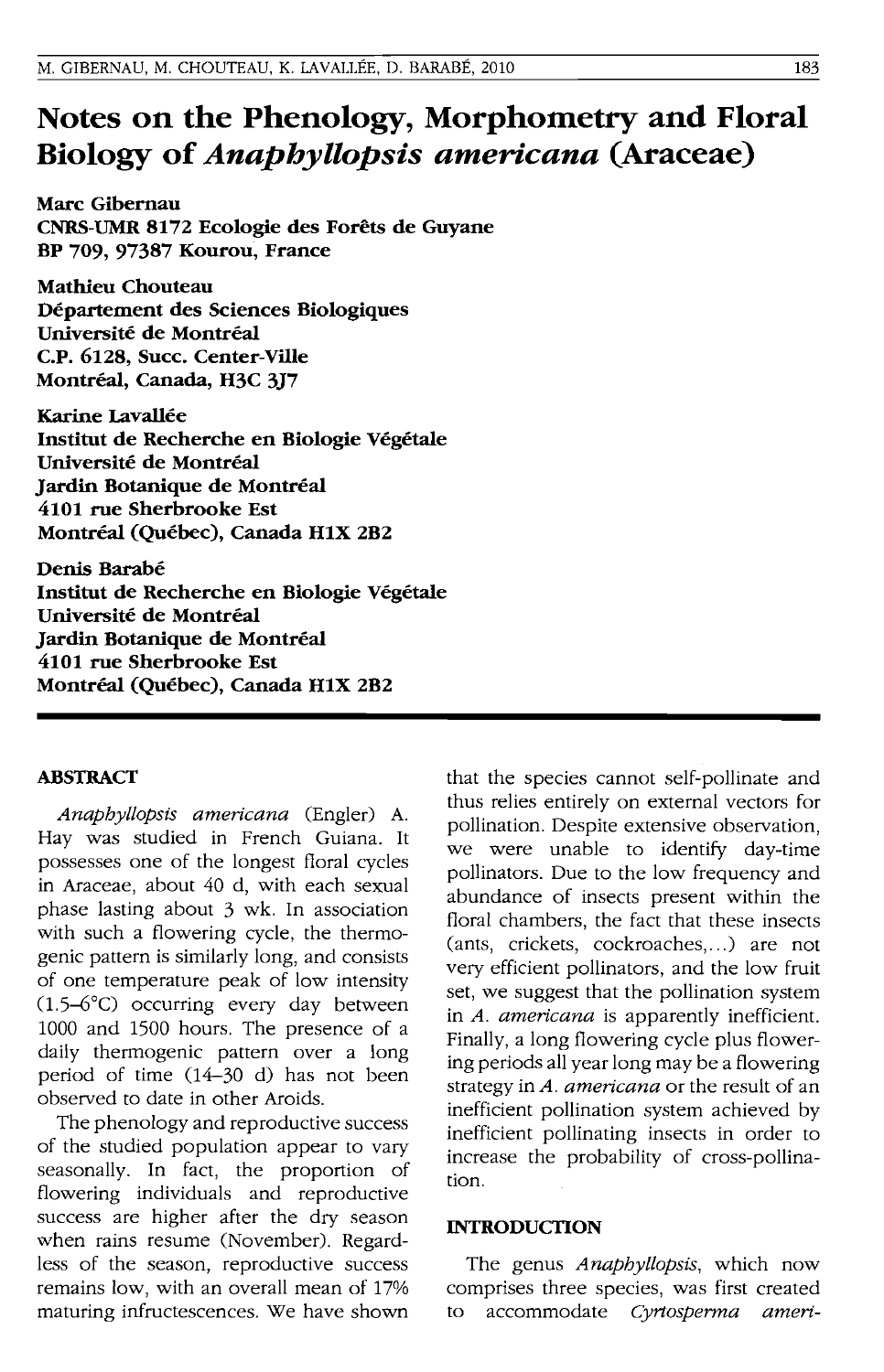*canum* Engler, the only Neotropical species of the Asian genus *Cyrtosperma* (Hay, 1988: Goncalves, 2005). *Anaphyllopsis* belongs to the Lasioideae subfamily (Engler) which is composed of 10 genera: *Dracontium* 1., *Dracontioides* Engler, *Anapbyllopsis* A. Hay, *Pycnospatba* Gagnepain, *Anapbyllum* Schott, *Cyrtosperma* Griffith, *Lasimorpba* Schott, *Podolasia* N.E. Brown, *Lasia* Loureiro, *Urospatba* Schott (Hay, 1992; Mayo *et al., 1997).* 

Some floral characters of *Anapbyllopsis americana* (Engler) A. Hay have been studied in different comparative works on the Araceae family (Chouteau *et al., 2006,*  2008; Barabe & Lacroix, 2008; Barabe *et al.,*  2008; Gibernau *et at.,* 2010). In summary, *Anapbyllopsis americana* appears to have a relatively small pollen grain which possesses a long viability since 50% of the pollen is viable after 70 hr (3 d), and 210 hr (9 d) are necessary for a total loss of viability (Barabé et al., 2008). Its Pollen/ Ovule (PO) ratio is very high (about 100,000:1) suggesting a non-efficient pollination system which might be linked with a long flowering cycle, for an Araceae, of about 3-4 wk. No pollinators have been documented in this species or even for the genus (Gibernau, 2003; Chouteau *et al.,*  2006, 2008). Multivariate analyzes performed on Araceae in order to study the relationships between the type of pollinators (bee, fly and beetles) and floral traits have shown that *Anapbyllopsis americana*  is distinct from the three main pollination "syndromes" (Chouteau *et al.,* 2008; Gibernau *et al.,* 2010). The floral characters of *A. americana* appear to cluster with those of two other Lasiodeae species *(Dracontium polypbyllum* 1. and *Dracontioides desciscens* (Schott) Engl.) and those of two species from the Orontioideae subfamily *(Lysicbiton camtscbatcensis* Schott and *Symplocarpus renifolius* Schott) to form a putative group of species with a generalist pollination system. Generalist pollination systems are rare in Araceae and only documented in two species, *Lysicbiton camtscbatcensis* (Tanaka, 2004) and *Symplocarpus renifolius* (Uemera *et al.,* 1993). In these cases, various insects, a few of them known as efficient pollinators, can be found in low frequencies in the inflorescences.

Although some floral characters of A. *americana* are well known, phenology and thermogenesis need to be documented. In the present paper we describe the reproductive and flowering cycles, and analyze the thermogenic pattern in one population growing in French Guiana.

## **MATERIAL AND METHODS**

*Anapbyllopsis americana* (Engler) A. Hay was studied in French Guiana during five different periods from May-September 2003, as well as in July 2005, May 2006, July 2008 and November 2009. One population was sampled and observed at Kilometer Point 19 along the road leading to Petit Saut dam (Kourou region). *Anapbyllopsis* individuals were growing in seasonally inundated forest gaps near a marsh. A voucher specimen: *Barabe et al.*  258 was deposited at the Marie-Victorin Herbarium (MT).

A phenological survey in terms of number of leaves and inflorescences per individual was performed on 88 individuals.

Vegetative morphometric measures (leaf size, spathe height and spadix length) were performed on 30 inflorescences. Reproductive morphometric characters (height and width of the spathe, spadix length, flower number, number of ovules and seeds, aborted ovules and flowers) were measured on 16 inflorescences and 17 infructescences.

Experiments on spontaneous self-pollination, consisting of bagging inflorescences from before opening until complete drying or maturation, were performed on 7 inflorescences from different individuals.

Inflorescence thermogenesis was recorded on 11 inflorescences in 2003, 2 inflorescences in 2005 and 4 inflorescences in 2006. Temperatures of the spadix and ambient air were recorded every 10 min using two Digi-Sense® DualLogR® thermocouple thermometers. One of the thermometer's probes was inserted approxi-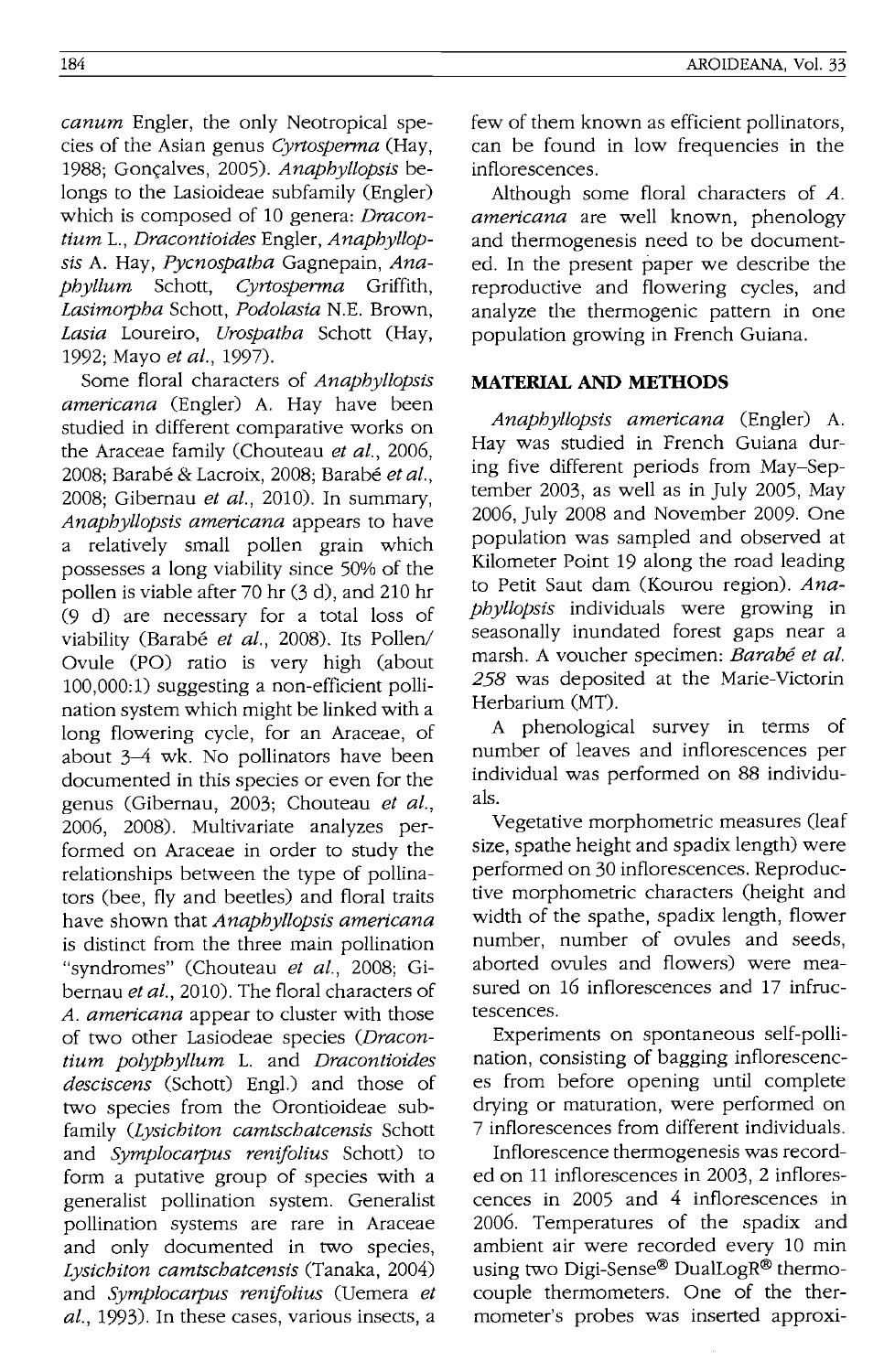mately 5 mm into the middle of the spadix and the second probe was used to record ambient air temperature. The temperatures of the leaf base and the peduncle were also recorded on 6 and 4 specimens respectively. For the leaf, the probe was inserted in the petiole 20 cm above ground level, and for the peduncle, 5 cm below the base of the spathe.

## **RESULTS**

Floral cycle-The floral cycle started with the opening of the spathe and stigmas appeared to be receptive at this time. Interestingly, the spathe started to open from the apex and formed a funnel entrance but also separated at the base leaving a direct access to the spadix (about 0.5-1 cm wide). The floral cycle lasted about 40 d (range: 34-48 d), starting with the female phase (stigmas receptive) which lasted between 14 and 22 d followed by the male phase which lasted between 17 and 24 d. The anthesis occurred from the top to the base of the inflorescence. Our observations did not document the existence of a bisexual intermediate stage.

Thermogenesis—The long thermogenic pattern (Fig. 1) seemed to be linked with the long flowering cycle and consisted of a single daily temperature increase of low intensity occurring between 1000 and 1500 hours. The temperature difference between the spadix and ambient air varied between 1.5 and 6°C, but more commonly between 2 and 3°C (Fig. 1). The spadix heating was confirmed when looking at the difference between the spadix and the leaf petiole, a non-thermogenic tissue (Fig. 2). The spadix temperature was between 3 and 5°C warmer than the petiole during the day.

The temperature increase was very feeble before the spathe opened, less than 1.5°C, certainly due to solar radiation (Fig. 1). During the female phase, the amplitude of the pattern was very irregular. The values of the temperature difference peaks varied between 1 and 6.5°c among and within an individual. During the male

phase, the temperature differences between the air and the spadix were not constant. In some individuals, they were equivalent to the temperature differences occurring during the female phase (Fig. 1), in others, they were lower and corresponded to a "non-heating" spadix (Fig. 1). However, in still other individuals, the temperature increase during the male phase was higher than in the female phase (Fig. 1). After that, the temperature increase was weak, varying between 1 and 1.5°C (Fig. 1). In 2005 and 2006, the temperature records between the spadix and the leaf petiole suggest that the temperature difference is high during the female and very low, virtually insignificant, during the male phase (Fig. 2).

Insect visitors-In July 2006, the floral chambers of 16 open inflorescences were observed between 0900-1100 hours. Only 5 inflorescences had visitors, respectively: two and five ants (Hymenoptera), one cockroach (Blattodea), one woodlouse (Isopoda) and two crickets (Orthoptera). In July 2008, between 1600-1800, with 8 open inflorescences, only one cricket (Orthoptera) was observed. In November 2009, between 0830-1030, with 11 open inflorescences at female stage, only one had insects: one black stingless bee (Hymenoptera) and one black grasshopper (Orthoptera).

Phenological Frequencies-The studied population contained more than one hundred individuals (Table 1). In July 2006, 114 individuals were counted, and half (51%) produced at least one inflorescence. Among reproductive individuals, a quarter (26%) produced 2 or 3 inflorescences. The 58 reproductive individuals produced 76 inflorescences, 23 of them during the present flowering period. Hence, 53 inflorescences were issued from the previous blooming period, 46 were dried and 7 maturing as infructescences. In July 2008, 50 individuals were marked, and half (54%) produced one inflorescence. Of the 28 inflorescences observed, 12 were from the present flowering period and 16 from the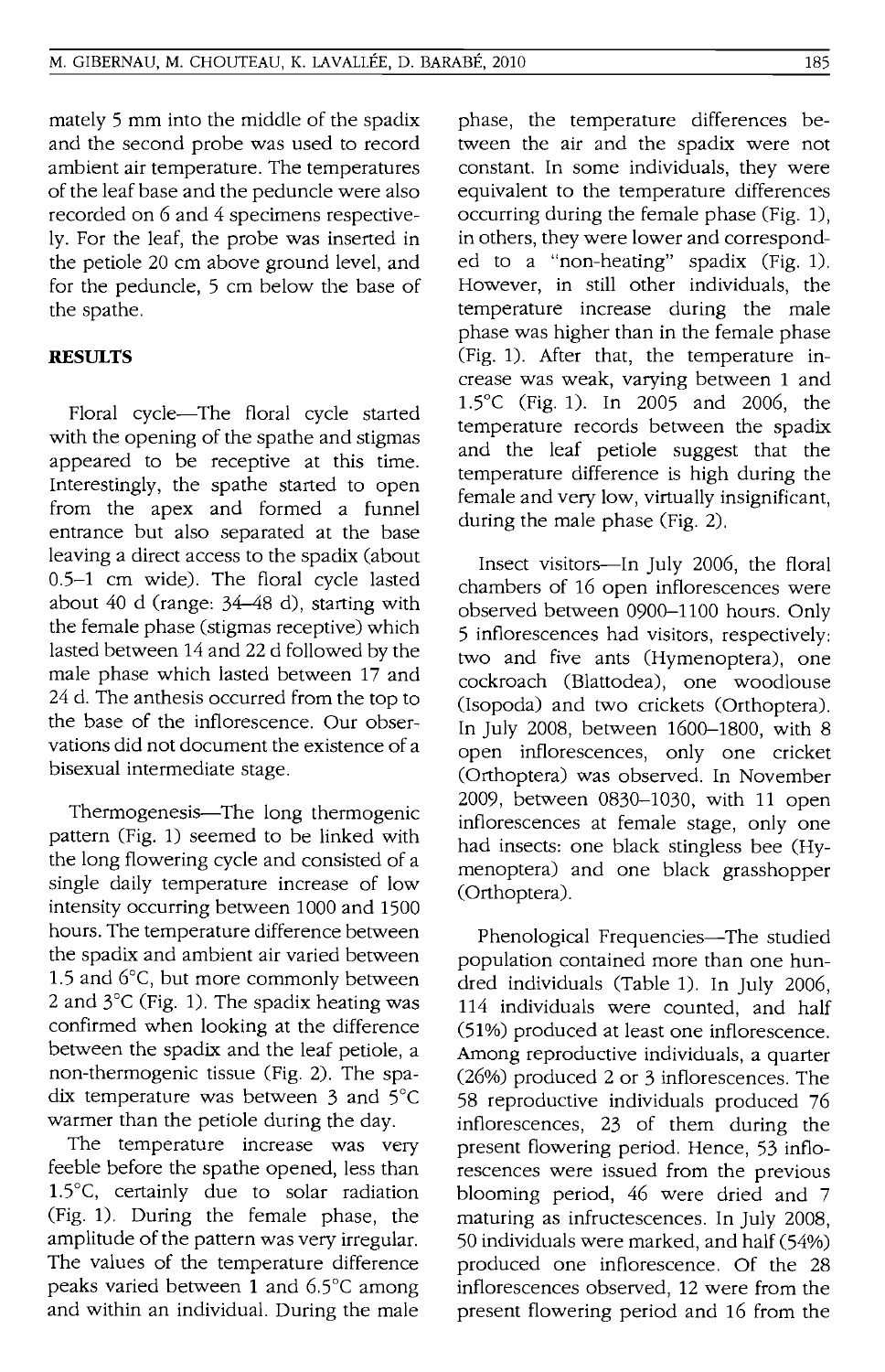



Fig. 1. Mean temperature differences between the spadix and ambient air recorded during about 60 d on 4 individuals (upper graph) and during 30 d on 3 individuals (lower graph). Each peak of temperature difference represents a different day (around midday).

previous one, of which 14 were dried and 2 maturing as infructescences. **In** November 2009, we observed 71 individuals. Among them only 28% of the individuals  $(N = 14)$ marked the previous year had any aboveground organ. Marking plants in **July** 200S allowed us to estimate the class " $0$  leaf  $-0$ inflorescence" in 2009. It is not known whether the non-recovered individuals were dormant or dead. Finally, 75% of the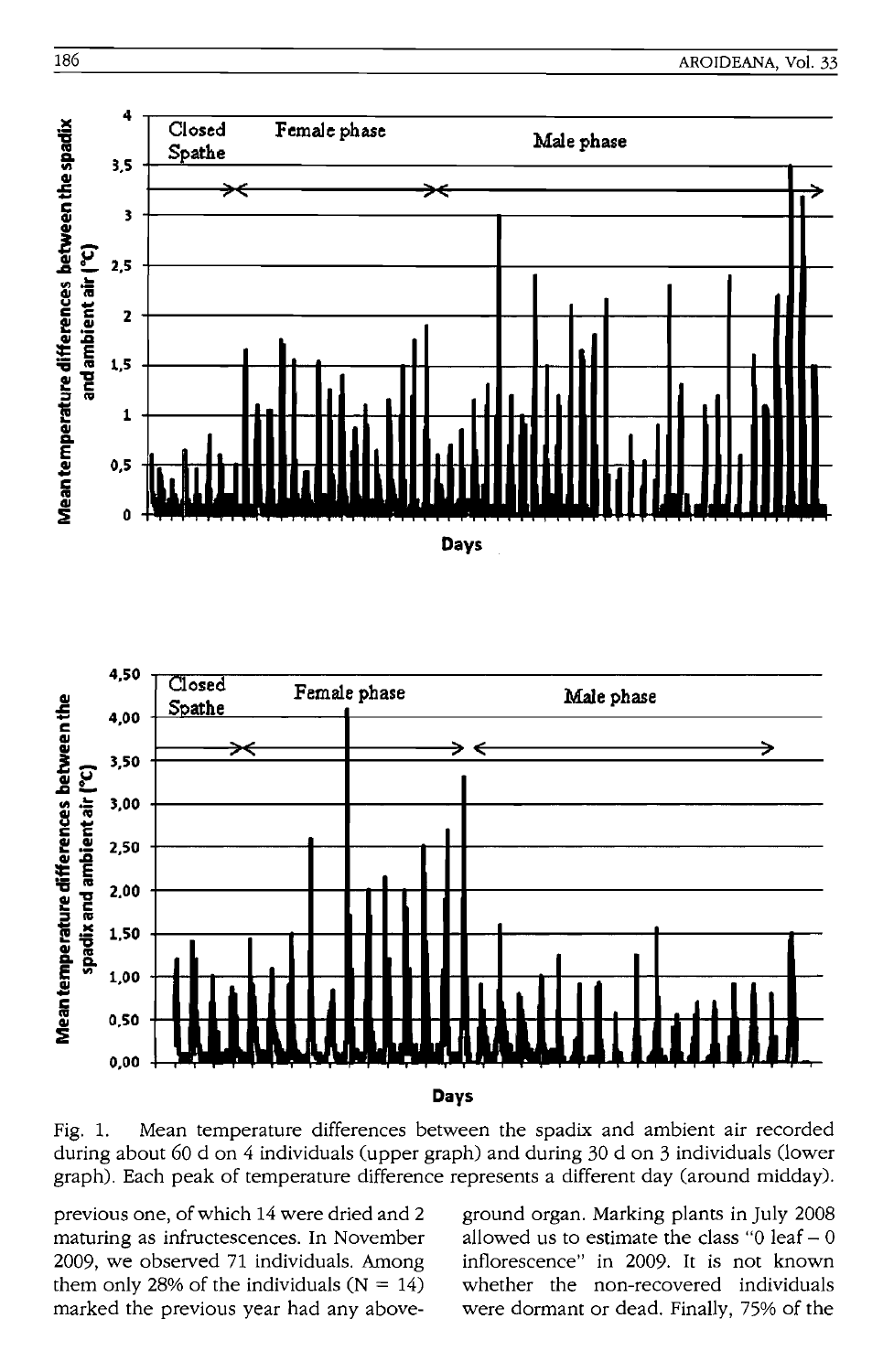

Fig. 2. Mean temperature differences between the spadix and the petiole recorded during 7 days on two individuals in 2005 (upper graph) and in 2006 (lower graph) during female and male phases.

plants  $(N = 43)$  produced at least one inflorescence and only 12% of the reproductive individuals had two or three inflorescences. The 43 reproductive individuals produced 49 inflorescences, including 36 during the present flowering period. Only 13 inflorescences were issued from the previous blooming period, 8 were dried

and 5 maturing as infructescences. In conclusion, in November 2009, the population flowering pattern was different from diton noweing pattern was directed from In July (2006 and 08), half of the population was composed of reproductive individuals (no difference between 2006 and 2008:  $Chi_1^2 = .07$ ,  $P = .79$ ) whereas in November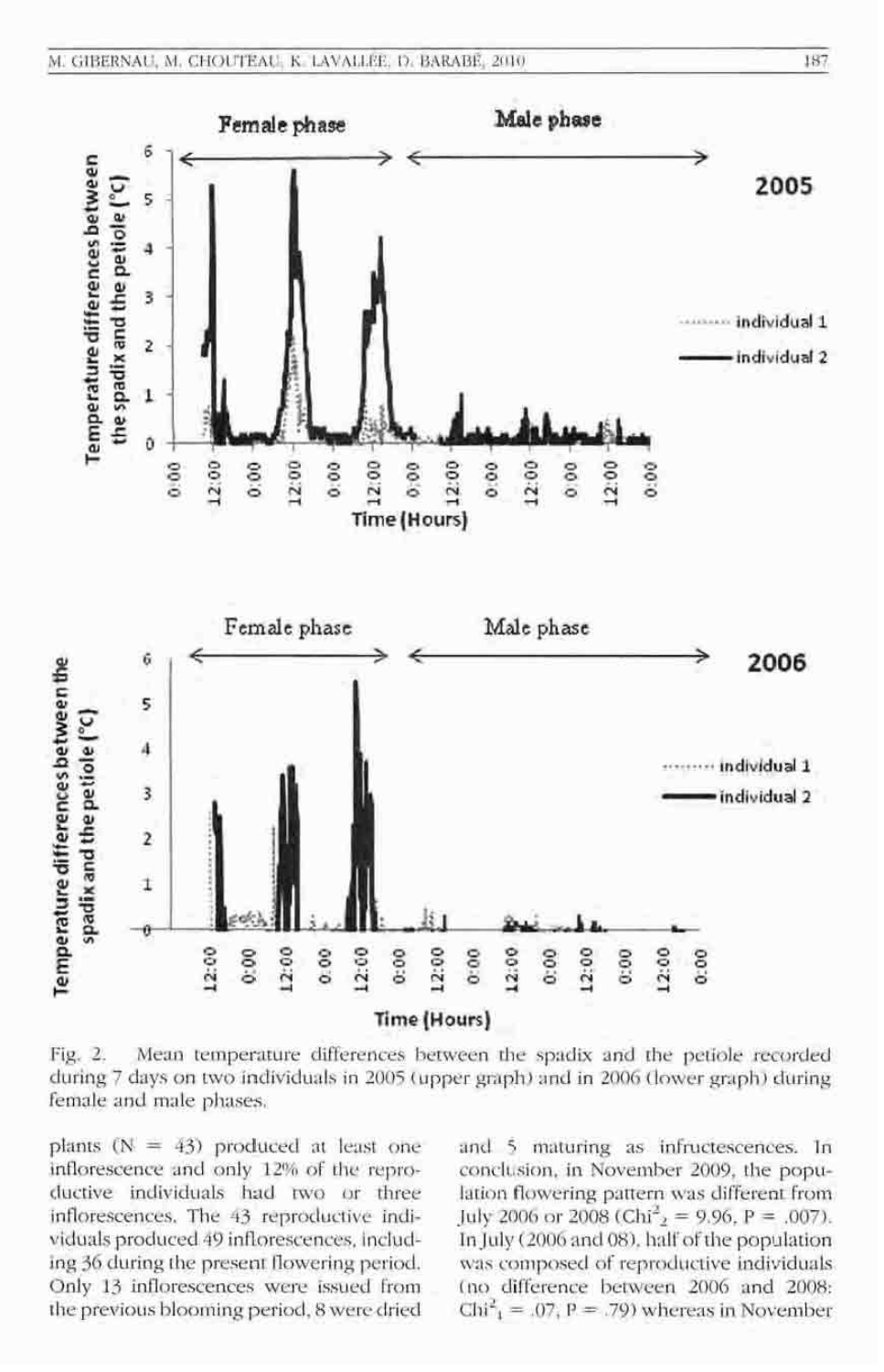|                     |                            | Frequency<br>(observations)     |                                |                           |
|---------------------|----------------------------|---------------------------------|--------------------------------|---------------------------|
| Number of<br>leaves | Number of<br>inflorescence | <b>July 2006</b><br>$(N = 114)$ | <b>July 2008</b><br>$(N = 50)$ | November 09<br>$(N = 71)$ |
| Ω                   |                            | N.A.                            | N.A.                           | 14                        |
|                     |                            | 32                              | 19                             | 12                        |
|                     |                            | 21                              |                                | 2                         |
|                     |                            | 3                               |                                |                           |
|                     |                            |                                 | 3                              | 14                        |
|                     |                            | 29                              | 18                             | 18                        |
|                     |                            | 12                              | 4                              | რ                         |
|                     |                            | 2                               | 2                              |                           |
|                     |                            | O)                              |                                |                           |
|                     |                            |                                 |                                |                           |
| $2 - 3$             | 3                          | 3                               |                                |                           |
| *N.A. Not Available |                            |                                 |                                |                           |

**Table 1. Phenological stage of the population "PK19" in three different years and at two different seasons. The plain line in the table separates the non reproductive individual from the reproductive ones.** 

2009, 75% of the population was reproductive. Considering only the previous flowering period, the percentages of developing infructescences in the population were the same (13%) in July 2006 and 2008 (Chi<sup>2</sup><sub>1</sub> = .05,  $P = .94$ ) but higher (38%) in November 2009 (Chi<sup>2</sup><sub>1</sub> = 4.47, P = .034).

Morphometry—The leaf  $(N = 30)$  was 58.9 ± 14.6 cm long (range: 28-90) and  $42.9 \pm 10.7$  cm wide (range: 16–65). There was a significant positive linear relationship between leaf length and spadix height  $(Y =$ .285 \* X + 7.725)  $(R^2 = .71; F_{1,32} = 79.1; P <$  $10^{-3}$ ). The spathe was on average 24.4  $\pm$ 4.3 cm long ( $N = 58$ , range: 12–34) and the spadix  $4.12 \pm .88$  cm high (N = 42, range: 2.5-6.7). The positive relationship between spathe and spadix heights ( $Y = .188 \times X$  – 606) was significant ( $R^2 = .61$ ;  $F_{1,32} = 0.40$ ;  $P < 10^{-3}$ ).

The inflorescence bears bisexual flowers; each composed of 4 stamens surrounding the unilocular ovary containing one ovule. The average number of flowers per inflorescence was  $149 \pm 33$  (N = 32, range: 79-244). However, we found a positive  $(Y = 5.636 * X + 5.721)$  and significant  $(R^2 = 47; F_{1.14} = 12.63; P = .003)$  linear relationship between spathe height and the number of flowers . The same held true between spadix height and the number of flowers ( $\overline{Y}$  = 26.306  $\overline{Y}$  x + 32.409;  $R^2$  = .76;  $F_{1,14} = 43.97$ ;  $P < 10^{-3}$ ).

Reproductive success---Reproductive success was low. The rate of non-maturing inflorescences was high, estimated at between 60 and 90% ( $N = 82$ ); the number of maturing seeds per infructescence was low, since only  $52.3 \pm 31.7$  berries (N = 25, range: 8-103) matured per infructescence, representing only one third of the total number of flowers per inflorescence. Thus, on average, two thirds of flowers were not pollinated or did not develop fruit. Moreover, there was no linear relationship between the size of the inflorescence (in term of flower number) and the number of maturing seeds ( $R^2 = .007$ ). Finally, none of the 7 bagged inflorescences set fruits, indicating that spontaneous selfpollination might be rare.

#### **DISCUSSION**

The lasioid species, *Anapbyllopsis americana* (Engler) A. Hay, possesses one of the longest floral cycles in Araceae, about 40 d. With each sexual phase lasting about 3 wk,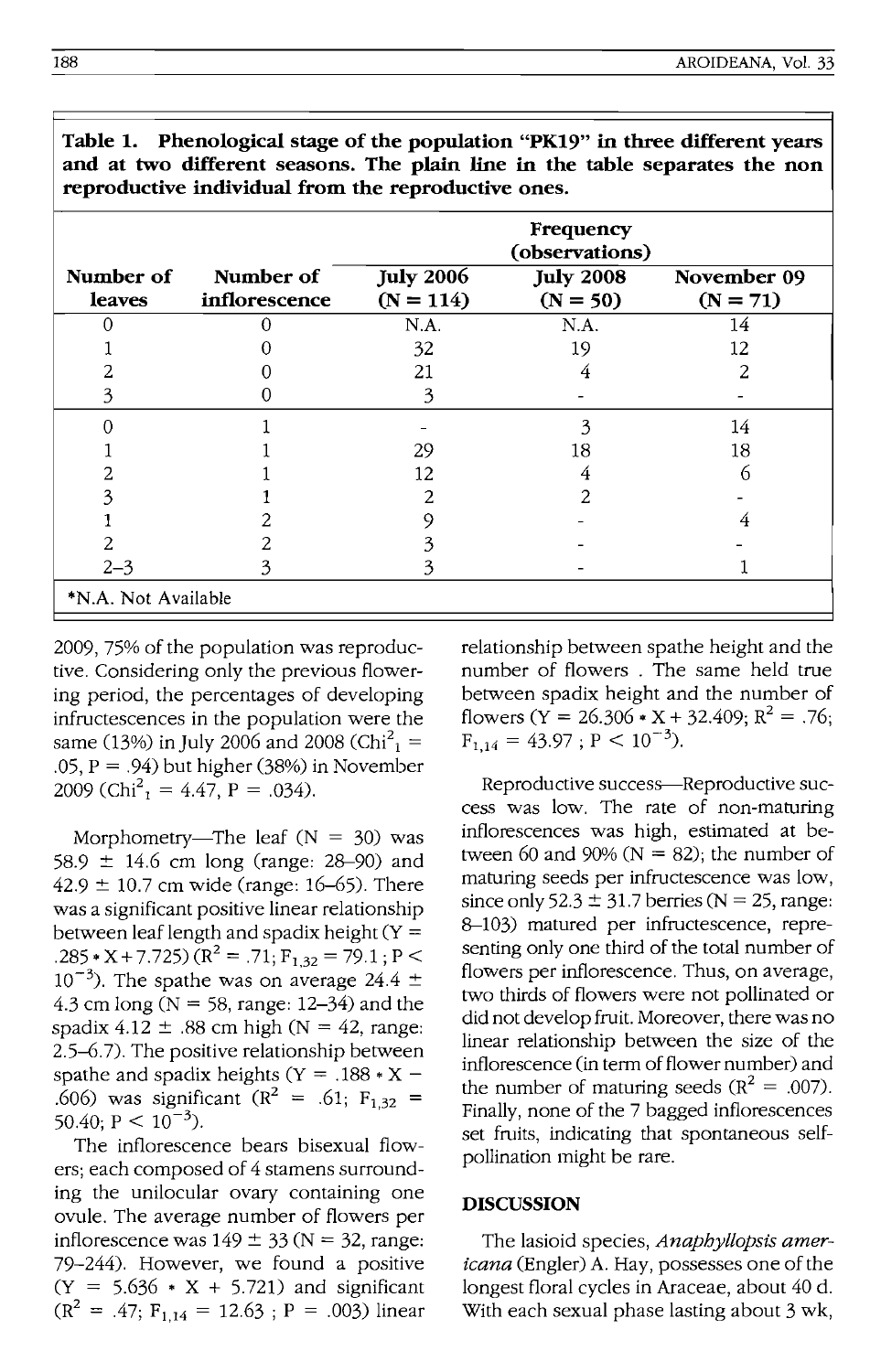such results are comparable to some longflowering *Anthurium* species (Croat, 1980). Contrary to many *Anthurium* species (Croat, 1980), there is no efficient bisexual intermediate stage in *A. americana* since none of the bagged inflorescences fructified.

The thermogenic pattern is also long (Fig. 1) and seems to be linked with the unusually long flowering cycle. It consists of one temperature peak of low intensity occurring every day between 1000 and 1500 hours. Although the thermogenic pattern appears to be periodic, the amplitude of the daily thermogenic peak varies considerably between and within an individual. Hence the pattern of thermogenesis is not well defined as is the case in other Aroids, as for example in *Monstera* (Chouteau *et al.,* 2009), *Syngonium* (Chouteau *et al.,* 2007) or *Philodendron* (Barabe *et al.,*  2002). This might be due to extrinsic (weather) or intrinsic (physiology, morphology) factors or both. Even if the spadix is protected at the bottom of an aboveopen floral chamber, its small size (about 4 cm high and less than 1 cm width) may prevent it from being highly thermogenic, because of the high surface - volume ratio. Applying heat transfer models (Gibernau *et al.,* 2005), temperature differences in the small spadix of A. *americana* should range between 1.8 and 6°C, which is in accordance with our measures. However, we do not possess enough data to clarify this question. The presence of a daily thermogenic pattern over a long period of time (14-30 d) has not been observed to date in other Aroids (Gibernau *et al., 2005).*  However, we do not know whether this particular thermogenic pattern plays a role in the emission of odors or in pollination mechanisms.

The phenology and reproductive success of the studied population appeared to vary seasonally. One can expect a weather effect, particularly with regard to the impact of rain on pollination success. In fact, the proportion of flowering individuals and reproductive success were higher after the dry season when rains resumed. In July, at the beginning of the dry season, half of the population was reproductive, versus 75% in November, at the beginning of the rainy season. Similarly, reproductive success was three times higher in November than in July. However, further studies are needed to address this question in more detail.

Whatever the season, reproductive success remained low with an overall mean of 17% maturing infructescences. Since the species cannot self-pollinate, it relies entirely on' external vectors for pollination, and apparently on insects. Based on herbarium specimens, the species appears to flower all year long (Hoff *et al., 2007).*  This may be a flowering strategy associated with a non-efficient pollination system. Multiplying flowering events at different periods throughout the year may increase the probability of cross-pollination by inefficient pollinating insects.

Although we have made extensive observations, we have no precise data regarding pollinators. From the low frequency and abundance of insects within the floral chambers, the fact that these insects (ants, crickets, cockroaches, ...) are not very efficient pollinators, and the low fruit set, we suggest that the pollination system in *A. americana* appears to be rather inefficient. One could simply hypothesize that the long flowering cycle increases the probability of visits to an inflorescence by inefficient pollinating insects. Such pollination systems have been already studied in other plants, and cockroaches in particular have been reported as pollinators in the Asian Annonaceae, *Ulvaria elmeri* (Nagamitsu & Inoue, 1997) and in one French-Guianan *Clusia* (Vlasakova *et al.,* 2008). On one hand, observations made in these previous studies can explain some of our observations on *A. americana.* The flower visits occurred at night. Flowers were visited by a variety of insects (ants, crickets, bugs). The cockroaches fed on stigmatic exudates and pollen, and the visit frequency was low (less than 2 per hour). On the other hand, these previous studies present some differences with regard to our observations. In *Clusia,* cockroaches were efficient pollinators leading to a fruit production of 42%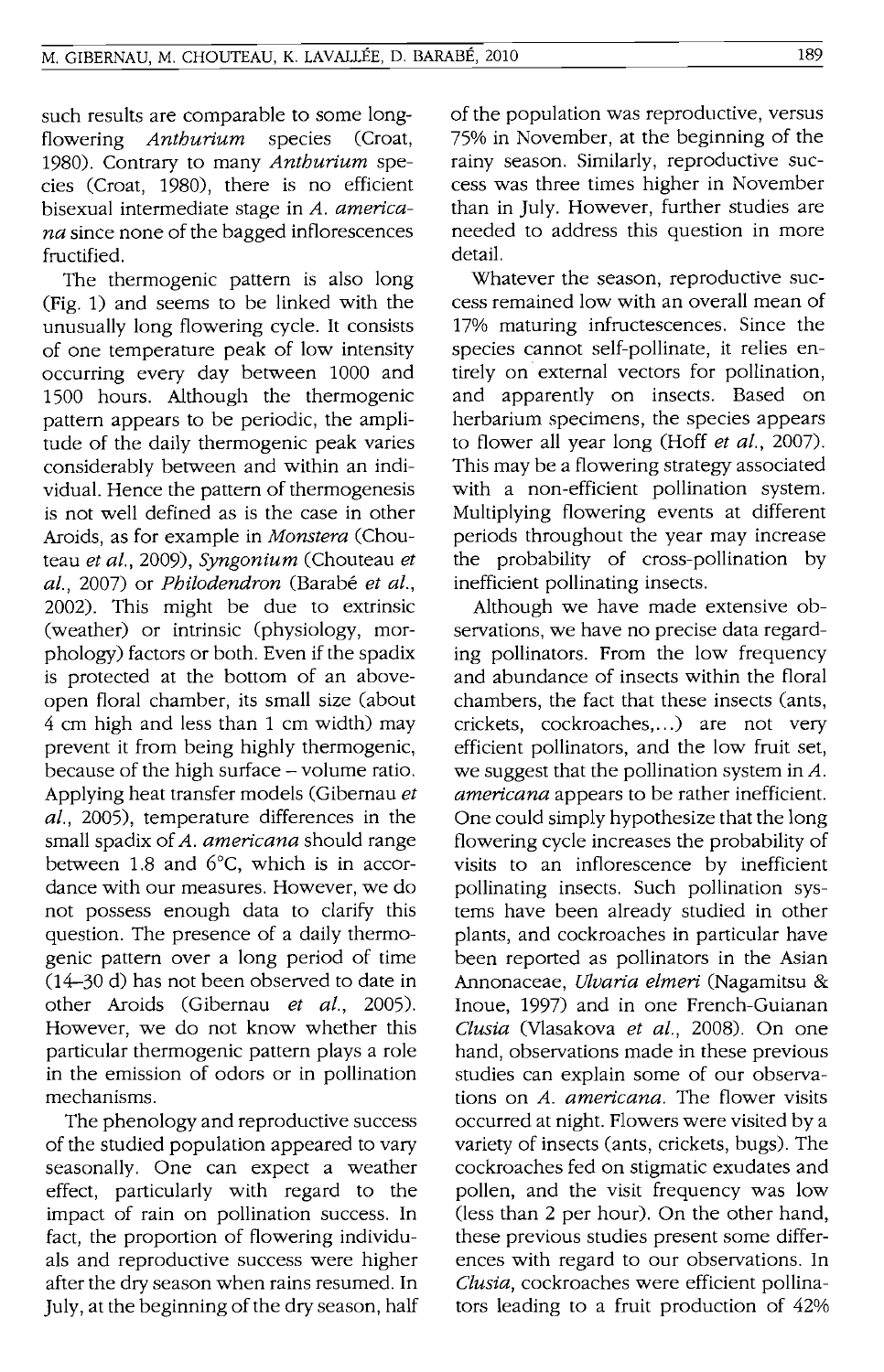(Vlasakova *et al.,* 2008), whereas in *Uvaria,*  cockroaches had a low pollen load and poor pollen efficiency leading to a fruit set of 2%, (Nagamitsu & Inoue, 1997). By contrast with *A. americana,* the flowering cycle of *Uvaria* is short since a flower bloomed for 50 hr (Nagamitsu & Inoue, 1997). Finally, the flowers of *Clusia* appeared to be highly specialized to cockroach visits with secretory organs producing an attractive non-sugary liquid secretion and a buttery floral odor rich in acetoin (Vlasakova *et al.,* 2008). Hence night pollination should be studied more carefully, since some of our observations are concordant with such a hypothetical pollinator.

The flowering biology of the other lasioid genera is not known (Gibernau, 2003). Only a few mentions of visiting insects are available. In *Dracontium* and *Dracontioides,* the inflorescences are visited by flies (Boos, 1997; Zhu & Croat, 2004; Goncalves, 2005; Grayum, pers. observ.). Nitidulidae (Coleoptera) are reported to visit inflorescences of the African *Cyrtosperma* or the Neotropical *Urospatha*  (Knecht, 1983; Boos, pers. observ.). Interestingly, *Urospatha* has a habit and a floral morphology very close to *Anaphyllopsis,*  but unfortunately no more precise information is available.

# **ACKNOWLEDGMENTS**

We are grateful to the Staff of *Laboratoire Environnemental de Petit Saut* (Hydreco), Kourou, French Guiana, for logistical help. This research was supported in part by an individual operating grant from the Natural Sciences and Engineering Research Council of Canada to D.B and by the *"Project Amazonia"* from the CNRS-Guyane.

# **LITERATURE CITED**

Barabe, D., M. Gibernau & F. Forest. 2002. Zonal thermogenetic dynamics of two *Philodendron* species from two different subgenera (Araceae). *Bot.]. Linn. Soc.* 139(1): 79-86.

- & C. Lacroix. 2008. Developmental morphology of the flower of *Anaphyllopsis americana* and its relevance to our understanding of basal Araceae. *Botany* 86: 1467-1473.
- -, K. Lavallée & M. Gibernau. 2008. Pollen viability and germination in some Neotropical Aroids. *Botany 86:*  98-102.
- Boos, J. O. 1997. Observations on New World Araceae - Lasieae. *Aroideana*  20: 13-26.
- Chouteau, M., D. Barabé & M. Gibernau. 2006. A comparative study of inflorescence characters and Pollen-ovule ratios among the genera *Philodendron* and *Anthurium* (Araceae). *Int.]. Plant Sci.* 167(4): 817-829.
- $-$ ,  $\&$   $-$ . 2007. Thermogenesis in *Syngonium* (Araceae). *Can.*  ]. *Bot.* 85: 184-190.
- ---, ---& ---. 2009. Flowering and thermogenetic cycles in two species of *Monstera* (Araceae). *Bull. Soc. Hist. Nat. Toulouse* (In press).
- -, M. Gibernau & D. Barabé. 2008. Relationships between floral characters, pollination mechanisms, life forms and habitats in Araceae. *Bot. j. Linn. Soc.* 156: 29-42.
- Croat, T. B. 1980. Flowering behavior of the neotropical genus *Anthurium*  (Araceae). *Amer.* ]. *Bot.* 67(6): 888- 904.
- Gibernau, M. 2003. Pollinators and visitors of Aroid inflorescences. *Aroideana 26:*  66-83.
	- ---, D. Barabe, M. Moisson & A. Trombe. 2005. Physical constraints on temperature difference in some thermogenic aroid inflorescences. *Ann. Bot.* 96: 117-125.
- -, M. Chartier & D. Barabé. 2010. Recent advances towards an evolutionary comprehension of Araceae pollination. *Fourth International Conference on the Comparative Biology of the Monocotyledons Proceedings* (In press).
- Gonçalves, E. G. 2005. A revision of the genus *Dracontioides* Eng!. (Araceae),